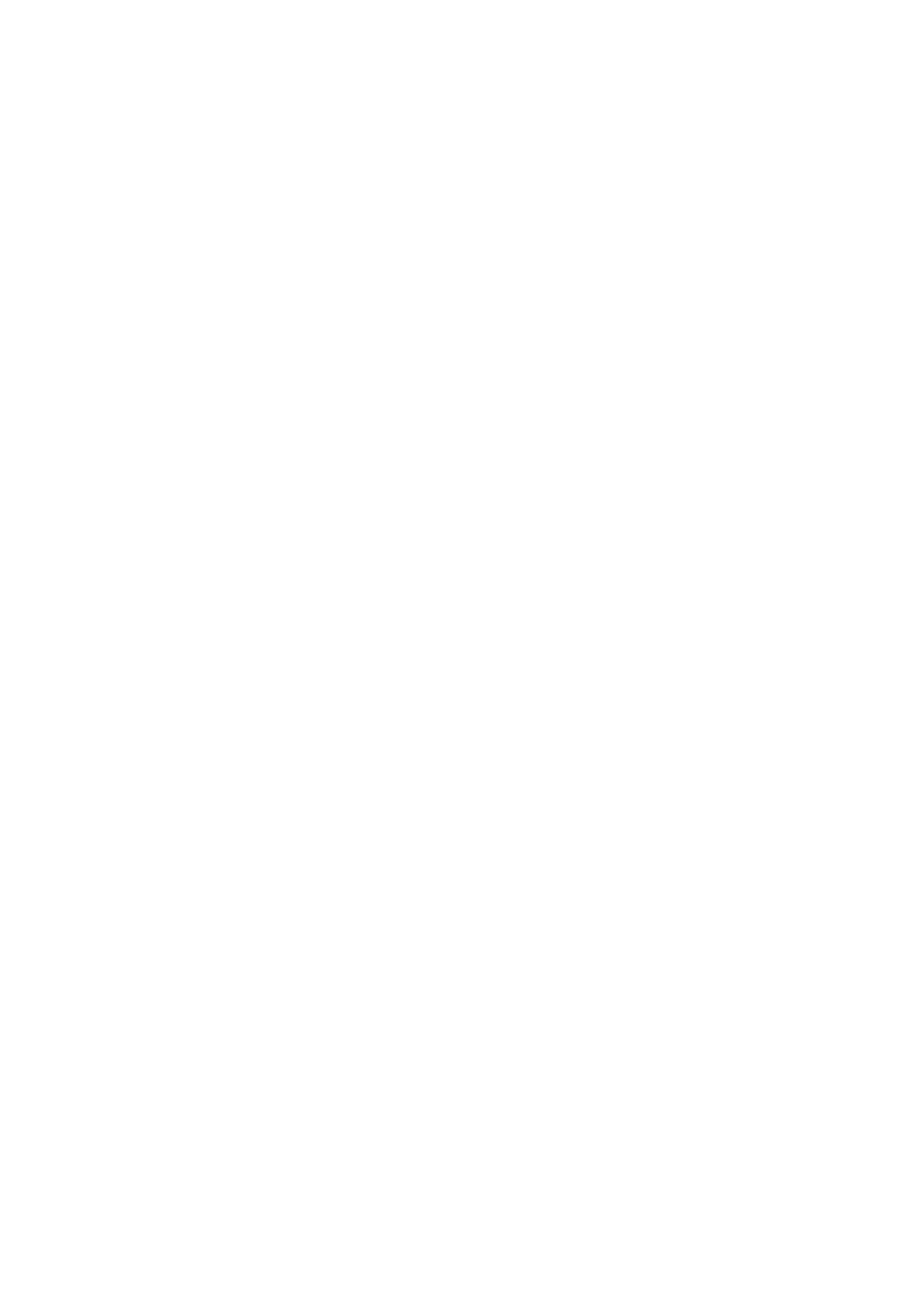### **INDEX**

|    | 1. PUMP SPECIFICATIONS                                                                                                                                                                                                                                                                                                                                               |   |
|----|----------------------------------------------------------------------------------------------------------------------------------------------------------------------------------------------------------------------------------------------------------------------------------------------------------------------------------------------------------------------|---|
|    | 2. INSTALLATION                                                                                                                                                                                                                                                                                                                                                      | 2 |
|    | <b>3. ELECTRICAL CONNECTIONS</b>                                                                                                                                                                                                                                                                                                                                     | 3 |
| 4. | <b>PRIMING</b>                                                                                                                                                                                                                                                                                                                                                       | 3 |
|    |                                                                                                                                                                                                                                                                                                                                                                      |   |
|    | $\begin{bmatrix} \begin{bmatrix} 0 & 0 & 0 \\ 0 & 0 & 0 \\ 0 & 0 & 0 \\ 0 & 0 & 0 \\ 0 & 0 & 0 \\ 0 & 0 & 0 \\ 0 & 0 & 0 \\ 0 & 0 & 0 & 0 \\ 0 & 0 & 0 & 0 \\ 0 & 0 & 0 & 0 \\ 0 & 0 & 0 & 0 & 0 \\ 0 & 0 & 0 & 0 & 0 \\ 0 & 0 & 0 & 0 & 0 \\ 0 & 0 & 0 & 0 & 0 \\ 0 & 0 & 0 & 0 & 0 & 0 \\ 0 & 0 & 0 & 0 & 0 & 0 \\ 0 & 0 & 0 & 0 & $<br><b>6. TROUBLE SHOOTING</b> | 5 |
|    |                                                                                                                                                                                                                                                                                                                                                                      | 6 |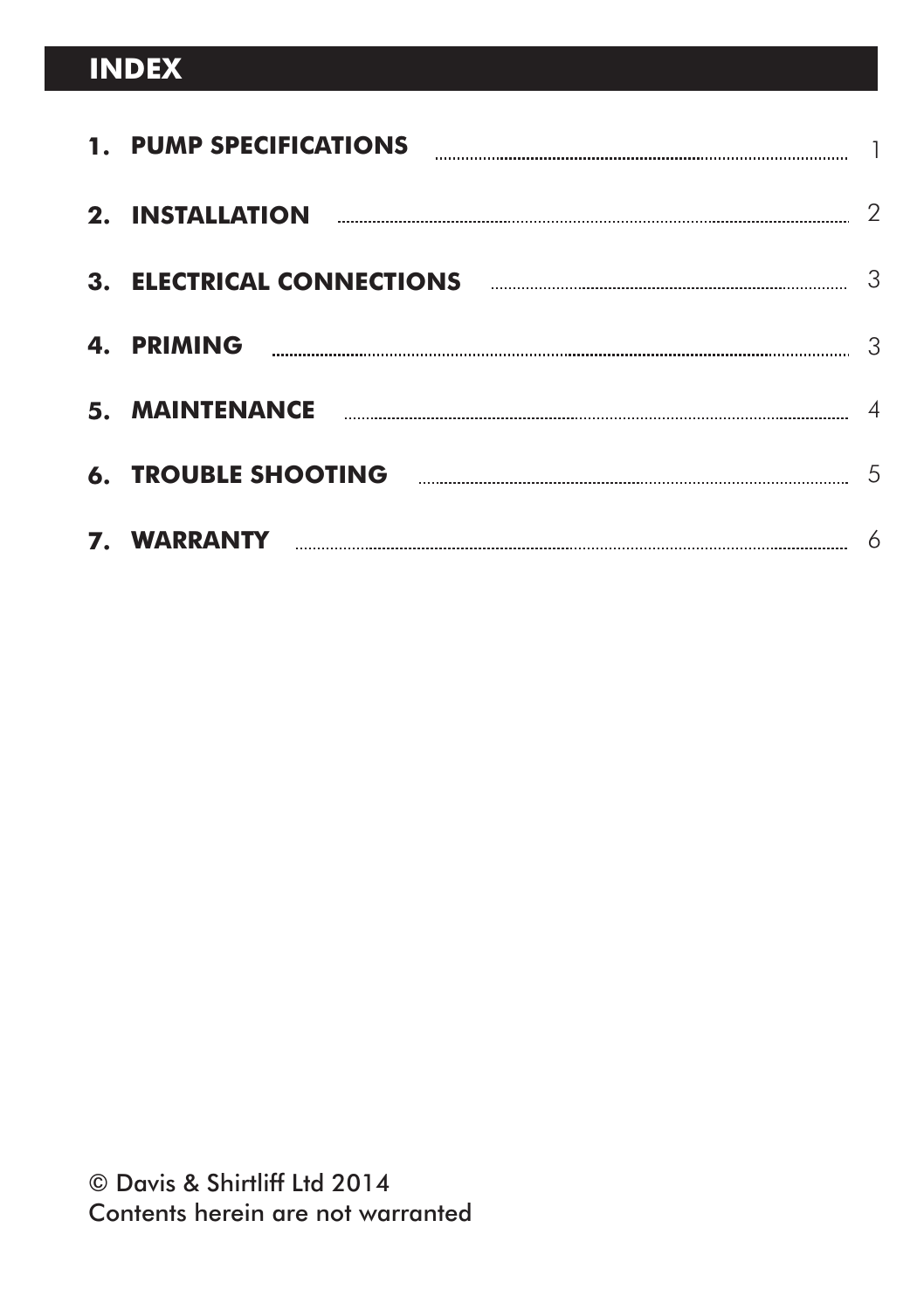**Thank you for choosing Dayliff DB pump. The pump has been manufactured to the highest standards and if operated correctly should give many years of efficient and trouble free service. Careful reading of this instruction manual is therefore extremely important and if you have any queries please refer them to your retailer.**

#### **DB 4/60 DB 4/40 DB 4/30** 30 20 10 ិ៍<br>**E**<br>អី <sub>20</sub><br>អី 20 50 60 **HEAD (m)** 20 **DB 2/50 DB 2/30** 5 10 15 35 30 25 40 45 50 **DB2/DB4/DB8/DB12**

### **1. PUMP SPECIFICATIONS**



#### **PUMP**

The DAYLIFF DB range of horizontal multistage centrifugal pumps are designed for continuous duty in various water transfer applications. The pump has small physical dimensions, an axial suction port, radial discharge port and is base plate mounted. Suction chamber and pump head are made of grey cast iron, the impeller and impeller housing of stainless steel. Both pump and continuously rated motor unit are of monoblock design, and particular attention has been paid to quietness and smooth operation.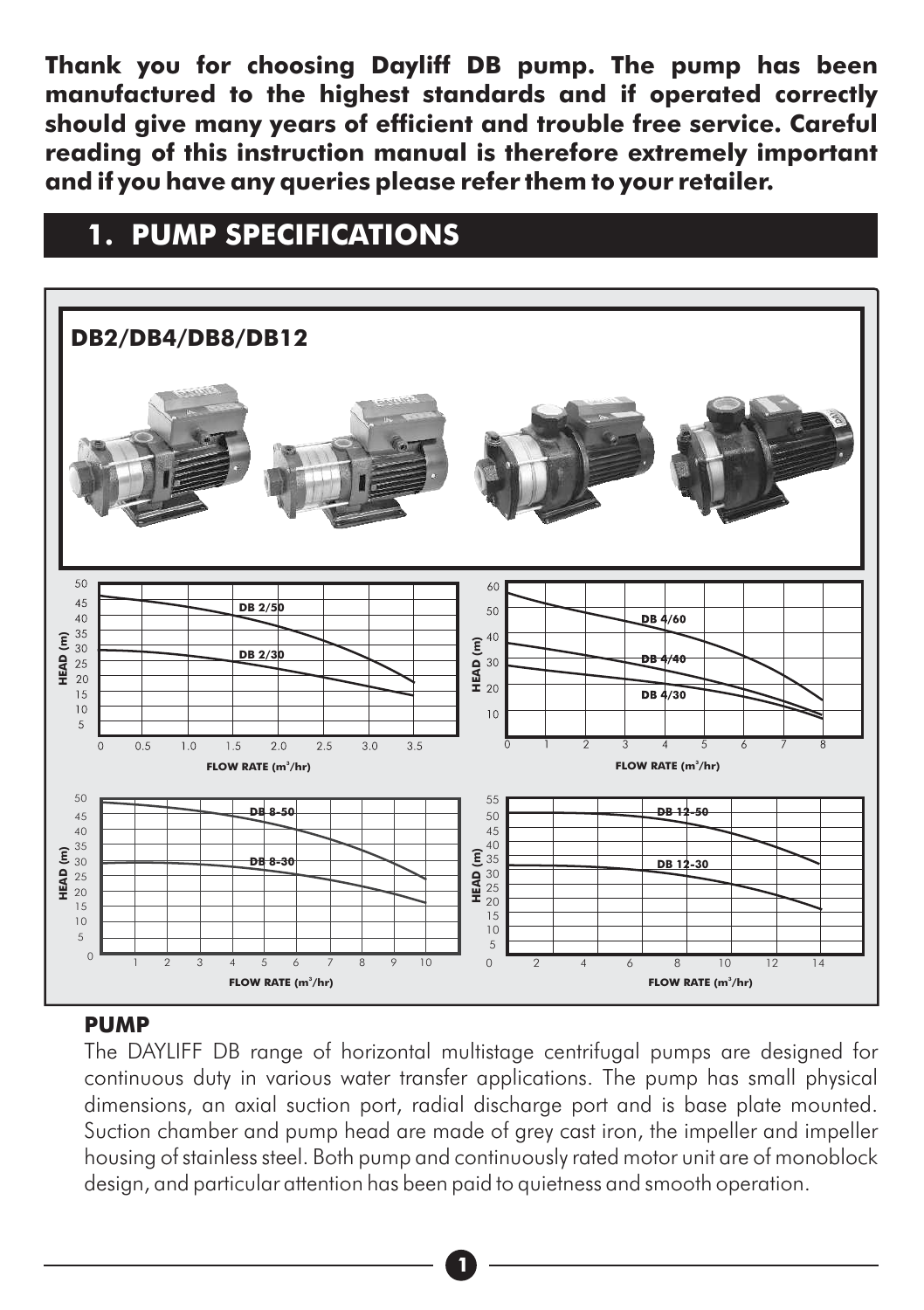#### **MOTOR**

The pump is coupled to a totally enclosed, fan cooled DAYLIFF squirrel-cage motor. Single phase motors include built in thermal overload protection and should be connected to a power outlet through 10A fuse or MCB. Three phase motors should be installed with a remote starter.

*Enclosure Class:* **DB2/4** - IP54 *Speed:* 2900rpm

*Losulation Class: F* 

#### **OPERATING CONDITIONS**

**Pumped liquids:** Thin, clean, non-aggressive and non-explosive liquids without solid particles or fibres.

**Liquid Temperature Range:** 0°C to +90°C.

Max. Ambient Temperature:  $+55^{\circ}$ C

*Max. Suction Lift:* According to the NPSH curve plus a safety margin of 1m

*Max. Inlet Pressure:* **DB 2/4** - 6 Bar, **DB 8/12** - 10 Bar

**Max. Operating Pressure:** 10 Bar up to 40<sup>°</sup>C

end to  $6$  Bar up to  $90^{\circ}$ C

| <b>Pump Type</b> | <b>Input Power</b><br>(W) | <b>Voltage</b> | <b>Current</b><br>(Amps) | Weight<br>(kgs) |
|------------------|---------------------------|----------------|--------------------------|-----------------|
| DB 2-30          | 480                       | 1x240V         | 2.3                      | 12              |
| DB 2-50          | 680                       | x240V          | $\overline{3.2}$         |                 |
| DB 4-30          | 820                       | 1x240V         | 3.5                      | 12.2            |
| DB 4-40          | 1020                      | 1x240V         | 4.3                      | 13.1            |
| DB 4-60          | 1450                      | 1x240V         | 6.2                      | 15.1            |
| DB 8-30          | 1080                      | 1x240V         | 5.1                      | 17.6            |
| DB 8-50          | 1710                      | 3x415V         | 3.4                      | 28.8            |
| DB 12-30         | 1500                      | 1x240V         | 6.8                      | $\overline{9}$  |
| DB 12-50         | 2700                      | 3x415V         | 4.8                      | 27              |

### **2. INSTALLATION**

- Site in a dry, well ventilated and weather proof location with an ambient temperature of no more than  $40^{\circ}$  C.
- Locate on a solid flat surface ensuring the shaft is in a horizontal position.
- · Ensure that the diameter of the suction pipe is at least the size of the pump suction inlet. Foot Valve

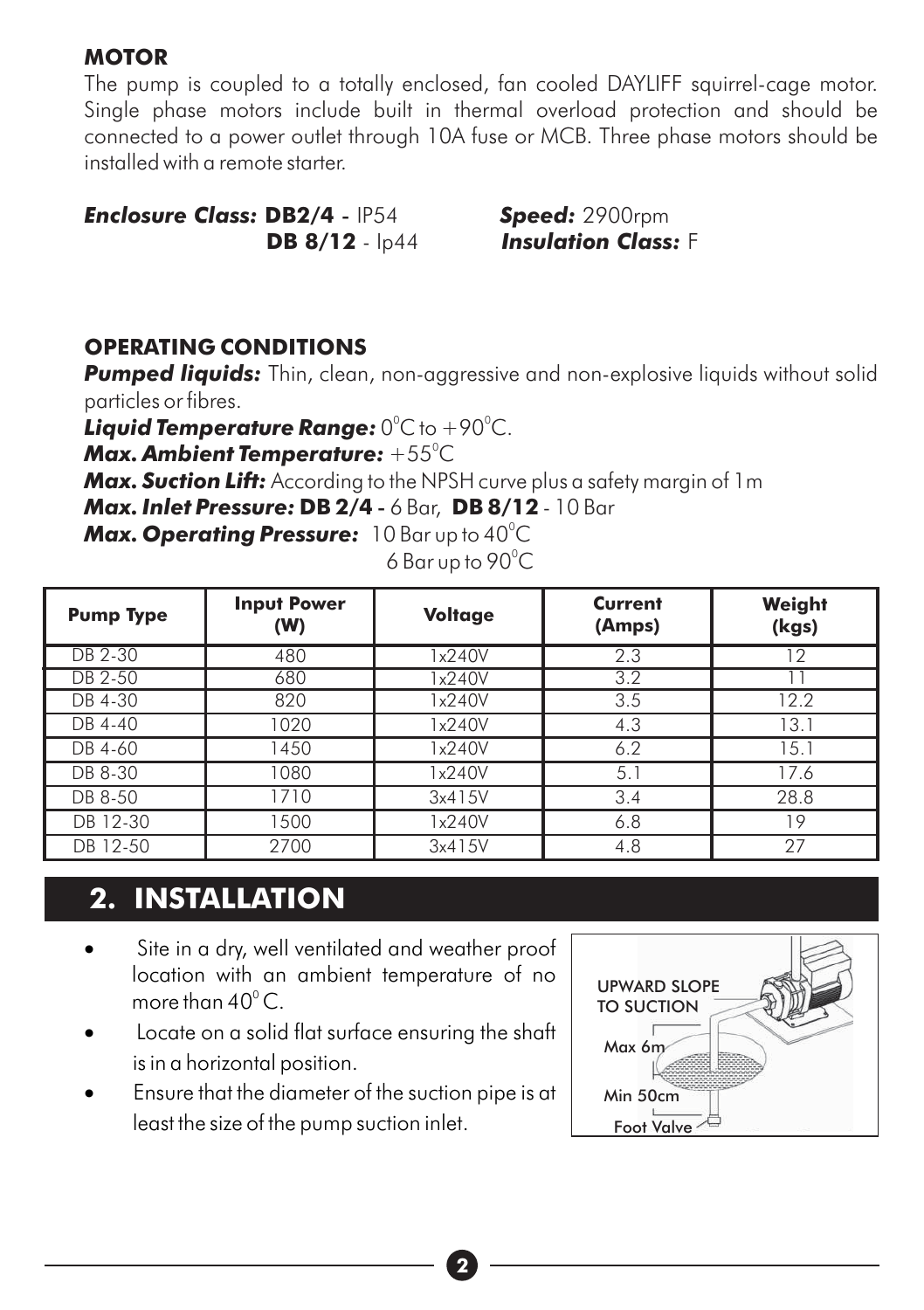If the suction depth exceeds 4 meters then a one size larger diameter pipe s hould be used, though for maximum pump performance suction height should be minimised.

- If there is negative suction (ie the pump is above the suction water level) the suction pipe must be slightly angled upwards towards the pump inlet to avoid the formation of air locks. It must also be immersed in water by at least 0.5m to avoid the formation of vortexes and a good quality foot valve must be fitted.
- Ensure that all suction pipe connection are completely airtight or else the pump will not operate.
- The diameter of the delivery pipe must be chosen to suit the flow rate and pressure required at the delivery point though must not be smaller than the pump outlet size. It is also advisable to fit a non-return valve and isolating valve on the delivery outlet. This measure is essential if the delivery pressure exceeds 20 meters.
- The pipes must be fitted using suitable brackets to avoid transmitting stress to the pump body. Take care not to cause damage by over tightening the pipes during fitting.

## **3. ELECTRICAL CONNECTIONS**



*The installer is responsible for making electrical connections to the mains supply in compliance with relevant local regulations. Ensure that a professional electrician carries out the electrical connections and that the following guidelines are followed:-*

- All installations must be provided with an isolator to cut off mains power supply and coarse current protection in the form of a fuse or MCB rated at 2-3 times the full load current as given on the pump plate.
- Ensure that the power supply rating complies with the specification on the pump rating plate.
- · Electrical connections must be made according to details in the pump junction box cover and effective earthing must be provided according to local regulations.
- · Single-phase motors are protected against overloads by a thermal overload fitted in the motor windings. Three phase motors should be installed with remote starter.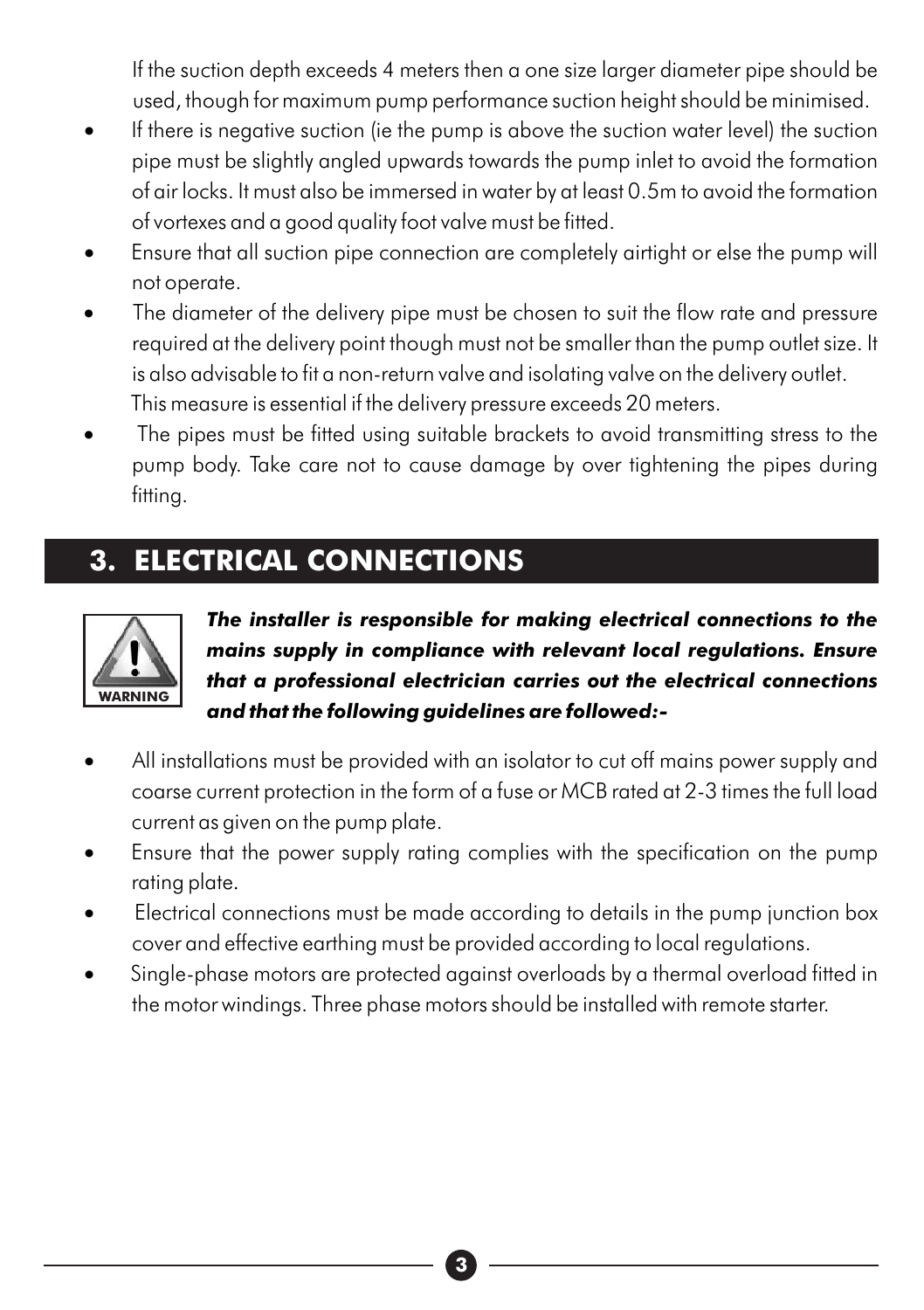### **4. PRIMING**



*Serious damage will occur if a pump is not properly primed and runs without water.*

The pump must be primed before operation. To do this completely fill the pump housing with clean water through the priming plug before switching it on. When full replace the priming plug and start the pump checking there is a steady flow at the pump outlet. The pump should be primed whenever it has not been used for a long period of time or when air has made its way into the system.



### **5. MAINTENANCE**



*Never carry out any work on the pump without having first disconnected from the mains supply.*

Pumps do not require routine maintenance provided the following precautions are taken:-

- · Check that the foot valve is clean and unrestricted at regular intervals.
- If the pump is to remain unused for long periods of time it is advisable to empty it completely, rinse it with clean water and store it in a dry place.
- · If the shaft does not run freely, release it using a screwdriver by inserting it in the special slot on the rear of the pump shaft. If this is not sufficient to solve the problem remove the pump body by unscrewing the relevant mounting bolts and clean it thoroughly to remove any encrustation.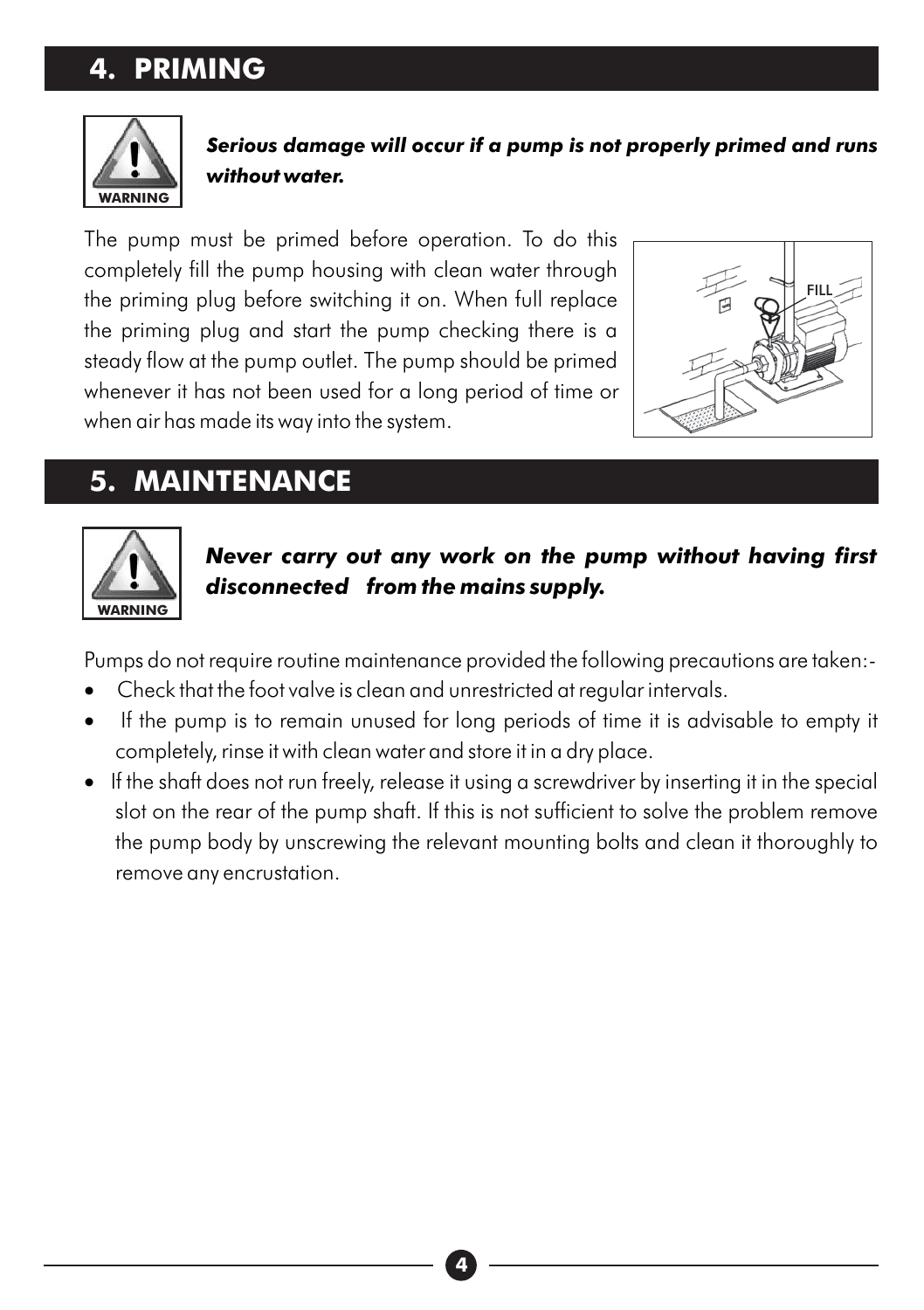## **6. TROUBLE SHOOTING**

| <b>PROBLEM</b>            | <b>OSSIBLE CAUSE</b>         | <b>SOLUTION</b>                                                |
|---------------------------|------------------------------|----------------------------------------------------------------|
| Motor won't<br>start      | No Power                     | Check connections and power supply                             |
|                           | Impeller stuck               | See section on maintenance                                     |
|                           | Clogged foot valve           | Clean foot valve                                               |
| Motor turns               | Excessive suction height     | Move pump closer to water level                                |
| without pumping           |                              | Check suction pipe is airtight                                 |
| water                     | Air in suction               | Make sure foot valve is immersed by<br>at least 50cm           |
|                           |                              | Pump needs to be primed                                        |
|                           | Suction height at limit      | Reduce suction height                                          |
| Flow rate<br>insufficient | Foot valve partially clogged | Clean foot valve and, if necessary<br>whole Intake pipe        |
|                           | Impeller blocked             | Disassemble pump and carefully<br>clean pump body and impeller |
|                           | Overheated motor             | Check voltage and ventilation                                  |
| Tripped motor             |                              |                                                                |
|                           | Impeller stuck               | Release impeller<br>(See section on maintenance)               |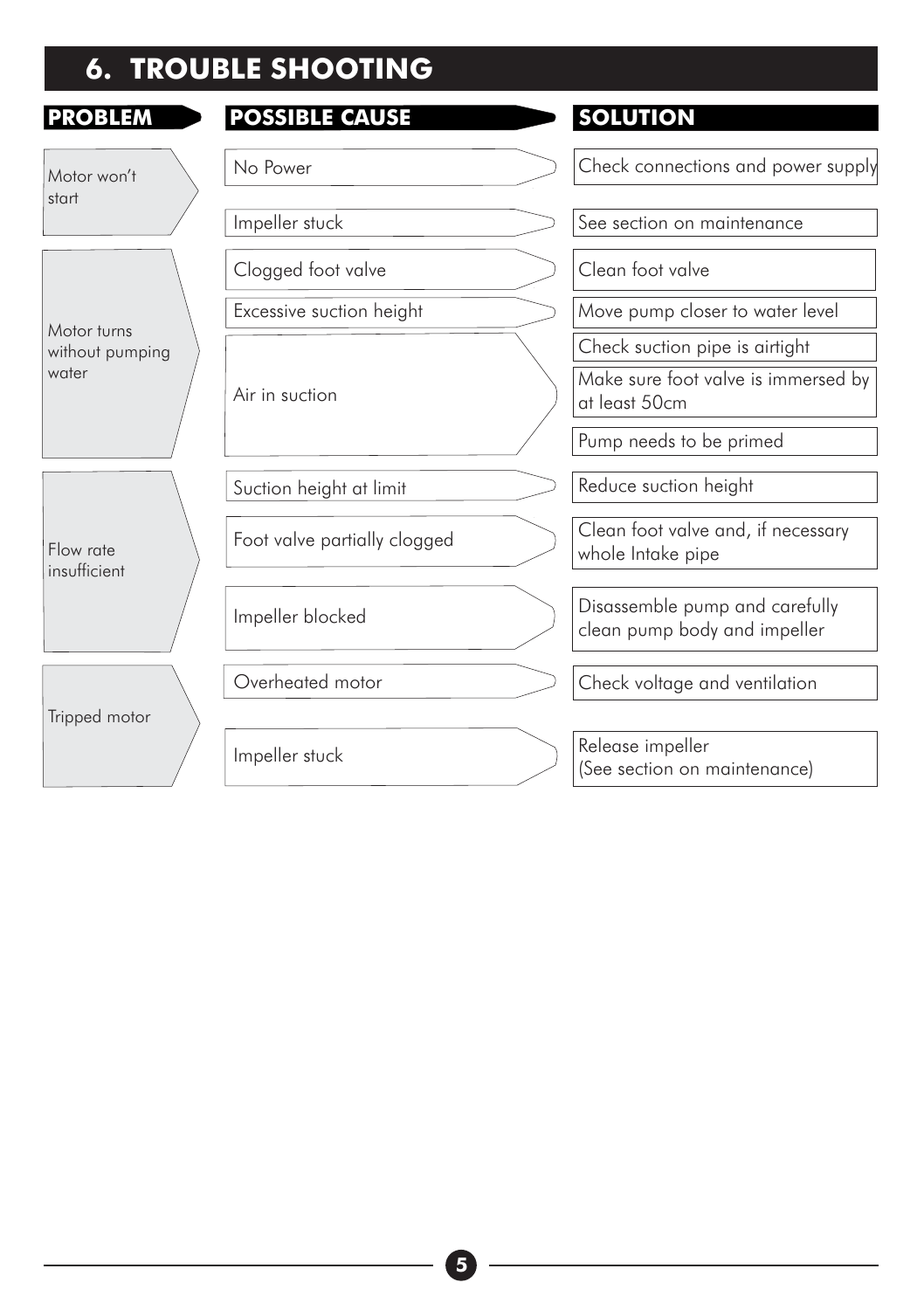#### **i) General Liability**

- In lieu of any warranty, condition or liability implied by law, the liability of Davis & Shirtliff (hereafter called the Company) in respect of any defect or failure of equipment supplied is limited to making good by replacement or repair (at the Company's discretion) defects which under proper use appear therein and arise solely from faulty design, materials or workmanship within a specified period. This period commences immediately after the equipment has been delivered to the customer and at its termination all liability ceases. Also the warranty period will be assessed on the basis of the date that the Company is informed of the failure.
- This warranty applies solely to equipment supplied and no claim for consequential damages, however arising, will be entertained. Also the warranty specifically excludes defects caused by fair wear and tear, the effects of careless handling, lack of maintenance, faulty installation, incompetence on the part of the equipment user, Acts of God or any other cause beyond the Company's reasonable control. Also, any repair or attempt at repair carried out by any other party invalidates all warranties.

#### **Standard Warranty** ii)

If equipment failure occurs in the normal course of service having been competently installed and when operating within its specified duty limits warranty will be provided as follows:-

- D Up to two years The item will be replaced or repaired at no charge.
- Over two years, less than three years The item will be replaced or repaired at a cost to the customer of 50% of the Davis & Shirtliff market price.

The warranty on equipment supplied or installed by others is conditional upon the defective unit being promptly returned free to a Davis & Shirtliff office and collected thereafter when repaired. No element of site repair is included in the warranty and any site attendance costs will be payable in full at standard chargeout rates. Also proof of purchase including the purchase invoice must be provided for a warranty claim to be considered.

**6**